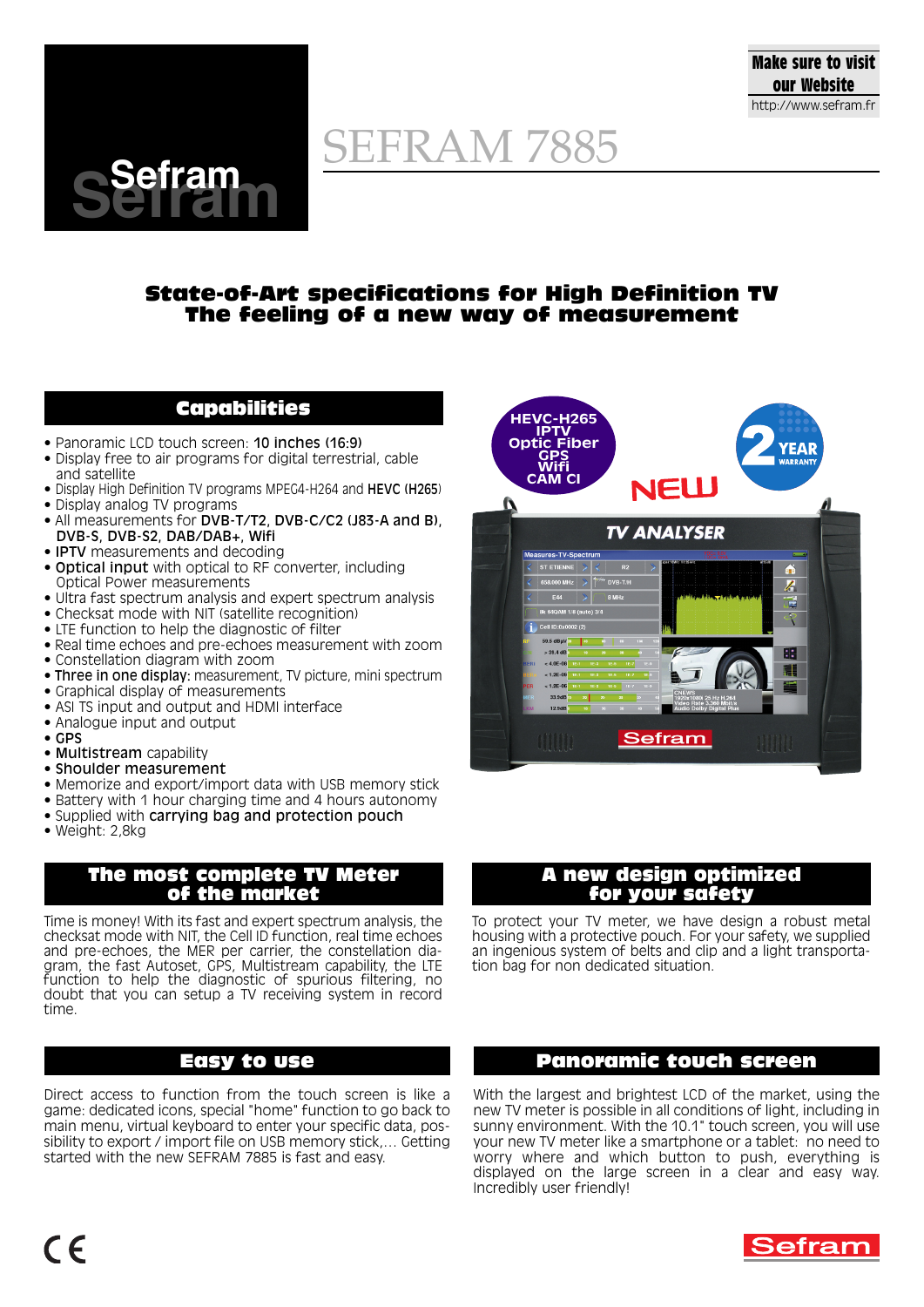

#### **Terrestrial, satellite & cable TV Meter**

| <b>Technical specifications</b>                | <b>Terrestrial band</b>                                                                            |                                                                            |                          |                                                     |                          |                                                                  | <b>Satellite band</b>    |                                                |                                     |  |
|------------------------------------------------|----------------------------------------------------------------------------------------------------|----------------------------------------------------------------------------|--------------------------|-----------------------------------------------------|--------------------------|------------------------------------------------------------------|--------------------------|------------------------------------------------|-------------------------------------|--|
| Frequency                                      |                                                                                                    |                                                                            |                          |                                                     |                          |                                                                  |                          |                                                |                                     |  |
| Range                                          | 5-1005 MHz<br>900-2200 MHz<br>measurement:                                                         |                                                                            |                          |                                                     |                          |                                                                  |                          |                                                |                                     |  |
| Resolution                                     | measurement: 50 kHz, display: 1 kHz                                                                |                                                                            |                          |                                                     |                          |                                                                  |                          |                                                | 1MHz, display: 1MHz                 |  |
| Level measurements                             |                                                                                                    |                                                                            |                          |                                                     |                          |                                                                  |                          |                                                |                                     |  |
| Dynamic range                                  | 20-120 dBuV                                                                                        |                                                                            |                          |                                                     |                          |                                                                  |                          | 20-120 dBµV                                    |                                     |  |
| Noise floor level                              |                                                                                                    |                                                                            |                          | 10 dBuV typical                                     |                          |                                                                  |                          | 20 dBµV typical                                |                                     |  |
| Units<br>Accuracy                              |                                                                                                    |                                                                            |                          | dBµV, dBmV, dBm                                     |                          |                                                                  |                          | dBµV, dBmV, dBm<br>$±2dB +/- 0.05dB/C$         |                                     |  |
| Resolution                                     | $±2dB +/- 0.05dB/C$<br>0,1dB                                                                       |                                                                            |                          |                                                     |                          |                                                                  |                          |                                                | 0,1dB                               |  |
| Measurement filters                            |                                                                                                    | 25kHz<br>125kHz                                                            |                          |                                                     |                          |                                                                  |                          |                                                |                                     |  |
| Standards                                      |                                                                                                    | BG, DK, I, L, MN, FM, DAB/DAB+, Porteuse, DVB-T/T2/T2lite, DVB-C/C2, J83B  |                          |                                                     |                          |                                                                  |                          |                                                |                                     |  |
| Measurements                                   | RF, C/N, V/A                                                                                       |                                                                            |                          |                                                     |                          |                                                                  |                          |                                                | Porteuse, DVB-S/S2, DSS<br>RF, C/N  |  |
| Mesures numériques                             | DVB-T/H                                                                                            | DVB-T2/T2lite                                                              | DVB-C                    | DVB-C2                                              | <b>J83B</b>              | DAB/DAB+                                                         | <b>FM-RDS</b>            | DVB-S, DSS                                     | DVB-S2                              |  |
| Bit Error Rate (BER)                           | CBER                                                                                               | <b>LDPC</b>                                                                | <b>BER</b>               | <b>BER</b>                                          | <b>BER</b>               |                                                                  |                          | <b>CBER</b>                                    | LDPC (BERI)                         |  |
|                                                | (before Viterbi BERi)                                                                              | (BERI)                                                                     | (before Reed Solomon     | (before Reed Solomon                                | after Reed Solomon       | <b>BER</b>                                                       | PS, PI, OTY,             | (before Viterbi BERi)                          | BCH (BERO)                          |  |
|                                                | <b>VBER</b><br>(after Viterbi BERo)                                                                | <b>BCH</b><br>(BERO)                                                       | BERI)<br><b>UNC</b>      | BERI)<br><b>UNC</b>                                 | BERO)<br><b>UNC</b>      | lafter Reed Solomon<br>BERO)                                     | ECC, RT                  | <b>VBER</b><br>(after Viterbi BERo)            | PER<br>Link margin                  |  |
|                                                | <b>UNC</b>                                                                                         | FER                                                                        | (lost packets PER)       | (lost packets PER)                                  | (lost packets PER)       |                                                                  |                          | UNC                                            |                                     |  |
|                                                |                                                                                                    | (lost packets PER) (frame error PER)                                       | Noise margin             | Noise margin                                        | Noise margin             |                                                                  |                          | (lost packets PER)                             |                                     |  |
|                                                | Noise margin                                                                                       | Noise margin                                                               |                          |                                                     |                          |                                                                  |                          | Link margin                                    |                                     |  |
| Modulation Error Rate (MER)<br>MER per carrier | $5 - 35dB$<br>yes                                                                                  | $5 - 35dB$<br>yes                                                          | 20 - 40dB<br>×.          | 20 - 40dB<br>yes                                    | 20 - 35dB                | $0 - 30dB$<br>$\overline{\phantom{a}}$                           | $\sim$                   |                                                | $0-20dB$                            |  |
| Symbol rate                                    | $\overline{\phantom{a}}$                                                                           | $\overline{\phantom{a}}$                                                   | 1 to 7.224 Ms/s          |                                                     | 1 to 5,563 Ms/s          | ×,                                                               | ä,                       | 1 to 45Ms/s                                    | 1 to 45Ms/s                         |  |
|                                                |                                                                                                    |                                                                            | (J.83A)                  |                                                     |                          |                                                                  |                          |                                                |                                     |  |
| <b>Bandwidth</b>                               | 5, 6, 7, 8 MHz                                                                                     | $1.7.5.6.7.8$ MHz                                                          | ÷.                       | 6. 8 MHz                                            | ×                        | 1.7MHz                                                           | $\overline{\phantom{a}}$ | ×                                              | ×                                   |  |
| Mode                                           |                                                                                                    | SISO, MISO, PLP<br>simple or multiple                                      | $\overline{\phantom{a}}$ | PLP<br>simple or multiple,                          | ×                        | Bande 3, Mode 1                                                  | $\sim$                   | $\sim$                                         |                                     |  |
|                                                |                                                                                                    |                                                                            |                          | data slice                                          |                          |                                                                  |                          |                                                |                                     |  |
| FFT size                                       | 2k and 8k, auto                                                                                    | 1k, 2k, 4k, 8k, 16k                                                        | $\overline{\phantom{a}}$ | 4k                                                  | $\overline{\phantom{a}}$ | $\overline{2k}$                                                  | ÷,                       |                                                |                                     |  |
|                                                | and manuel                                                                                         | and $32k +$                                                                |                          |                                                     |                          |                                                                  |                          |                                                |                                     |  |
|                                                |                                                                                                    | bandwidth extension,<br>auto                                               |                          |                                                     |                          |                                                                  |                          |                                                |                                     |  |
| Constellation                                  | QPSK,                                                                                              | QPSK,                                                                      | 16, 32, 64, 128          | 16, 64, 256,                                        | 64, 256QAM               | <b>DQPSK</b>                                                     | $\overline{\phantom{a}}$ | QPSK                                           | QPSK, 8PSK,                         |  |
|                                                |                                                                                                    | 16 and 64QAM, auto 16, 64 and 256QAM, auto                                 | and 256QAM               | 1024.40960AM                                        |                          |                                                                  |                          |                                                | 16APSK. 32APSK                      |  |
| Code rate                                      |                                                                                                    | $1/2$ , $2/3$ , $3/4$ , $5/6$ , $1/2$ , $3/5$ , $2/3$ , $3/4$ ,            |                          | 2/3, 3/4, 4/5, 5/6,                                 |                          | $\cdot$                                                          | ×,                       | $1/2$ , $2/3$ , $3/4$ , $5/6$ ,                | 2/5, 1/2, 3/5, 2/3, 3/4,            |  |
| Guard interval                                 | 7/8 (auto)<br>auto and manuel                                                                      | 4/5, 5/6 (auto)<br>auto                                                    | ×.                       | 8/9, 9/10<br>auto                                   | $\overline{\phantom{a}}$ | ×                                                                | $\overline{\phantom{a}}$ | 6/7, 7/8 (auto)<br>$\sim$                      | 5/6, 8/9, 9/10 (auto)<br>$\sim$     |  |
| Inverted spectrum                              | auto                                                                                               | auto                                                                       | auto                     | auto                                                | auto                     | $\sim$                                                           | $\epsilon$               | auto                                           | auto                                |  |
| HP/LP                                          | yes                                                                                                | $\overline{\phantom{a}}$                                                   | $\overline{\phantom{a}}$ | ×.                                                  | $\overline{\phantom{a}}$ | $\omega$                                                         | $\mathcal{L}$            | $\overline{\phantom{a}}$                       | $\overline{\phantom{a}}$            |  |
| PLP choice                                     | ۰.                                                                                                 | yes                                                                        | $\overline{\phantom{a}}$ | yes                                                 | $\overline{\phantom{a}}$ | $\overline{\phantom{a}}$                                         | ÷,                       | $\overline{\phantom{a}}$                       |                                     |  |
| Multistream<br><b>Standards</b>                | $\mathcal{L}$<br>ETS 301-701                                                                       | ×.<br>ETS 302-755                                                          | ITU J83-AppendixA        | ETS 302-769                                         | ETS 302-769              | ETS 300-401                                                      | ä,<br><b>IEC 62106</b>   | ÷.<br>ETS 300-421                              | oui, PL descrambling<br>ETS 302-307 |  |
| Pre-echoes /Echoes / Impulse response          |                                                                                                    |                                                                            |                          |                                                     |                          |                                                                  |                          |                                                |                                     |  |
| Dynamic range                                  | 30 dB, 75km (en 8k)                                                                                | 50 dB, -75km +75km                                                         |                          | 50 dB, -5km +5km                                    |                          |                                                                  |                          |                                                |                                     |  |
| Units                                          | us, km, miles                                                                                      | (en 8k)<br>us, km, miles                                                   |                          | us, km, miles                                       |                          |                                                                  |                          | $\sim$                                         | $\sim$                              |  |
| Constellation diagram                          | yes                                                                                                | yes                                                                        | yes                      | yes                                                 | yes                      |                                                                  |                          | yes                                            | yes                                 |  |
| Spectrum analysis                              |                                                                                                    |                                                                            |                          |                                                     |                          |                                                                  |                          |                                                |                                     |  |
| Span                                           |                                                                                                    |                                                                            |                          | 1MHz to full span in 1, 2, 5 sequences              |                          |                                                                  |                          |                                                |                                     |  |
| sweep time<br>Filters (automatic               | 100ms mini, 500 ms maxi                                                                            |                                                                            |                          |                                                     |                          |                                                                  |                          |                                                |                                     |  |
| with selected span)                            |                                                                                                    | 1,25k, 2,5k, 6,25k, 12,5k, 25k, 62,5k, 125k, 250k, 625kHz, 1,25MHz, 2,5MHz |                          |                                                     |                          |                                                                  |                          |                                                |                                     |  |
| Attenuator                                     |                                                                                                    | automatic ou manuel (0 to 50 dB with 10 dB steps)                          |                          |                                                     |                          |                                                                  |                          |                                                |                                     |  |
| Dynamic (display)                              | 60 dB (10 dB/div)                                                                                  |                                                                            |                          |                                                     |                          |                                                                  |                          |                                                |                                     |  |
| With NIT(OSD)                                  |                                                                                                    |                                                                            |                          | yes                                                 |                          |                                                                  |                          |                                                |                                     |  |
| and TV picture<br>Measurement map              |                                                                                                    |                                                                            |                          |                                                     |                          |                                                                  |                          |                                                |                                     |  |
| Capacity                                       |                                                                                                    |                                                                            |                          | scrolling of 100 programs maximum                   |                          |                                                                  |                          |                                                |                                     |  |
| Display                                        |                                                                                                    |                                                                            |                          | graphical (bargraph), tilt measurement              |                          |                                                                  |                          |                                                |                                     |  |
| Antenna Check mode                             |                                                                                                    |                                                                            |                          |                                                     |                          |                                                                  |                          |                                                |                                     |  |
| Goal                                           |                                                                                                    |                                                                            |                          | fast antenna pointing                               |                          |                                                                  |                          | fast antenna pointing,<br>single or double LNB |                                     |  |
| Places/Satellites                              |                                                                                                    |                                                                            |                          | 30 places typical                                   |                          |                                                                  |                          | 30 satellites typical,                         |                                     |  |
|                                                |                                                                                                    |                                                                            |                          |                                                     |                          |                                                                  |                          |                                                | with European database loaded       |  |
| NIT ckeck                                      |                                                                                                    |                                                                            |                          | yes                                                 |                          |                                                                  |                          | yes                                            |                                     |  |
|                                                |                                                                                                    |                                                                            |                          | ckeck 4 channels per place, can be modified by user |                          |                                                                  |                          | ckeck 4 channels per place,                    |                                     |  |
|                                                |                                                                                                    |                                                                            |                          |                                                     |                          |                                                                  |                          | can be modified by user                        |                                     |  |
| Signal Monitoring<br>measurements              |                                                                                                    |                                                                            |                          | all, level and digital measurements                 |                          |                                                                  |                          |                                                |                                     |  |
| duration                                       |                                                                                                    |                                                                            |                          | 10mn, 60mn, 8h, 24h, 7d                             |                          |                                                                  |                          |                                                |                                     |  |
| Memory                                         |                                                                                                    |                                                                            |                          |                                                     |                          |                                                                  |                          |                                                |                                     |  |
| Saving                                         |                                                                                                    |                                                                            |                          |                                                     |                          | internal non volatile memory, or USB memory stick (not supplied) |                          |                                                |                                     |  |
| Data                                           | places, measure (level, BER/MER, frequency map, spectrums,)<br>512 Kb (1000 files or folders max.) |                                                                            |                          |                                                     |                          |                                                                  |                          |                                                |                                     |  |
| Capacity<br>TV picture and sounds              |                                                                                                    |                                                                            |                          |                                                     |                          |                                                                  |                          |                                                |                                     |  |
| Analog programs                                |                                                                                                    |                                                                            |                          | PAL, SECAM, NTSC                                    |                          |                                                                  |                          |                                                |                                     |  |
| Digital programs                               |                                                                                                    |                                                                            |                          | MPEG2, MPEG4, HEVC, SD and HD definition            |                          |                                                                  |                          |                                                |                                     |  |
| Sounds                                         |                                                                                                    |                                                                            |                          |                                                     |                          | MPEG-1, MPEG-2, AAC, HE AAC, Dolby® Digital, Dolby® Digital Plus |                          |                                                |                                     |  |
| Encrypted programs (*)                         |                                                                                                    | yes                                                                        |                          |                                                     |                          |                                                                  |                          |                                                |                                     |  |
| MPEG TS analysis                               |                                                                                                    |                                                                            |                          | ETR101290 alarms, bit rate analysis                 |                          |                                                                  |                          |                                                |                                     |  |
| RF input<br>Input                              |                                                                                                    |                                                                            |                          | 75 Ohm, F and BNC with adaptor supplied             |                          |                                                                  |                          |                                                |                                     |  |
| Max permissive voltage                         |                                                                                                    |                                                                            |                          | 50 Vrms / 50Hz                                      |                          |                                                                  |                          |                                                |                                     |  |